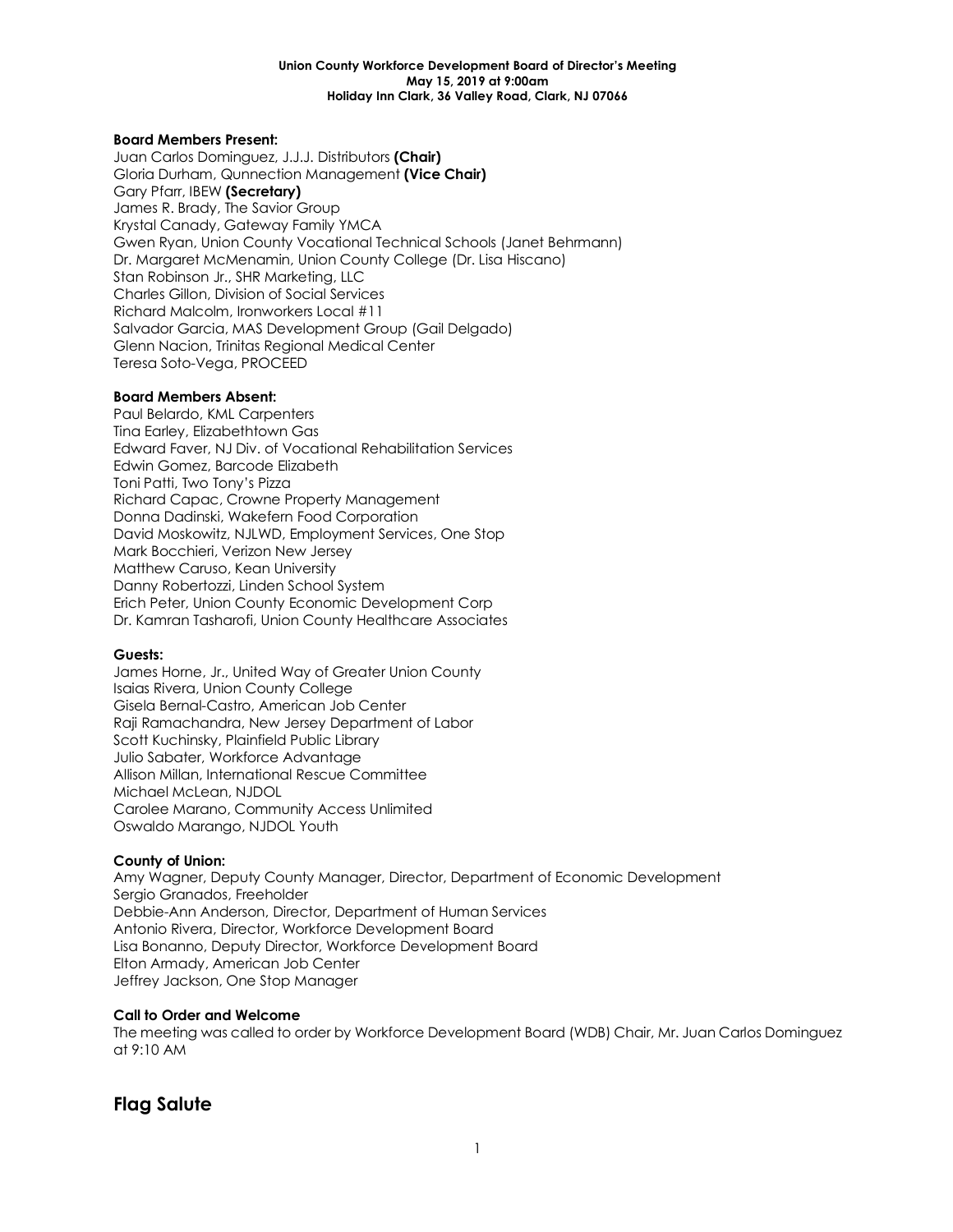### **Open Public Meetings Act**

Ms. Lisa Bonanno read the Open Public Meetings Act Statement.

### **Roll Call**

Ms. Lisa Bonanno conducted the Roll Call.

#### **Approval of the March 13, 2019 Minutes**

a. A motion was made by Richard Malcolm and seconded by Glenn Nacion. The motion carried.

### **Budget & Expense Report**

- a. Thomas McCabe, Accountant provided the Board with budget and expense updates.
- b. Mr. McCabe addressed the Program Year 2017 WIOA budget update as of April 30<sup>th</sup>, 2019 as well as the Program Year 2017 WFNJ as of December 31st, 2018. Tom stated that in the month of April transfers were made from PY 18 to PY 17 to take advantage of free balances. These transfers were in the WIOA budget. There was \$343,000 transferred in the Adult line and \$243,000 in Dislocated Workers.
- c. At this point WDB Director Rivera asked to speak. He stated that the reason why the Youth column had a large amount to be expended is due to the fact that FIFO accounting had not been used for Youth as of yet. We will be transferring from PY 18 to PY 17. We will dramatically reduce the unexpended \$447,000 that remains in that category. Additionally, we have expenses for April, May, and June that have not been billed yet. We still have back billing as well as current and future expenses to dramatically reduce the balance of Youth WIOA funds to be expended by June 30th, 2019.
- d. Mr. McCabe then addressed the PY 18 budget and expenses. All figures may be found on the google drive link that was provided to all WDB Board Members.
- e. Director Rivera added that the balance to be expended as of June 30<sup>th</sup> will increase as we continue to transfer expenses from PY 18 to PY 17. It is not that we are not spending monies in 2018. It is that we are transferring expenses from PY 18 to PY 17. This means that starting now we need to make investments in the community. We need to put people into training as well as to be sure that services are provided and be very aggressive so that we spend down the dollars that remain.
- f. Mr. McCabe concluded by addressing the PY 18 WIOA and WFNJ budgets.

#### **WDB Director's Report**

- a. 2019 Local Area Strategic Plan Update
- b. Board Action Required.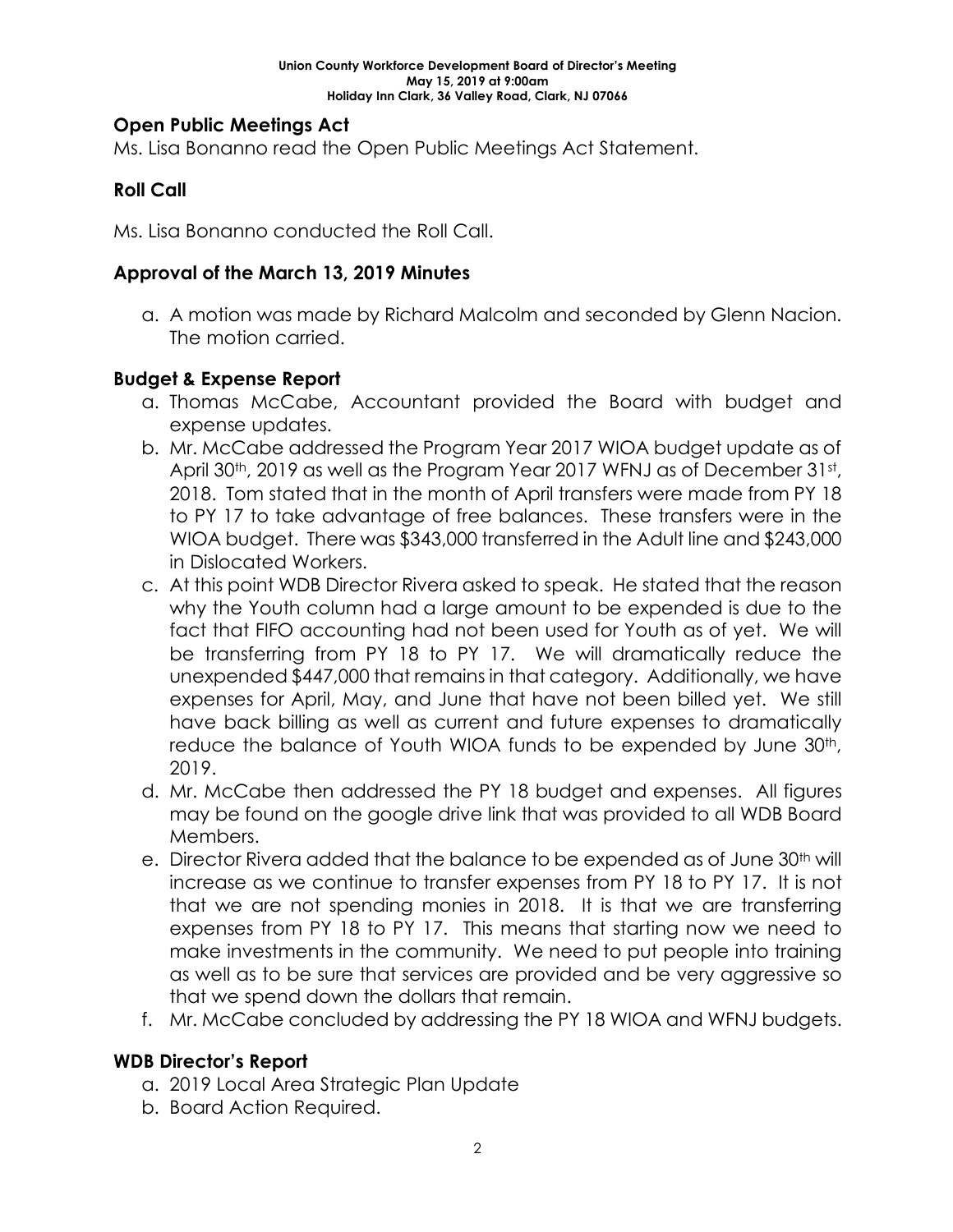#### **Union County Workforce Development Board of Director's Meeting May 15, 2019 at 9:00am Holiday Inn Clark, 36 Valley Road, Clark, NJ 07066**

- c. Director Rivera began his report by addressing the Summer Youth Employment Pilot Program administered by the state. We will be receiving \$315,000 for the program which runs from March thru September. We received a letter dated February 28th which stated that we were to receive the funding. However, we did not receive the letter until April 1st. Because this is a state run program we do not have to use traditional funding deployment. We already have a contract with the United Way to serve youth. We merely need to modify the contract to include the funding for the Youth Employment Program. We will have a budget for the program available for the next board meeting for board approval. This will allow us to start the new fiscal year on the right note. We will know what resources are to be allocated where. Director Rivera also indicated that he has already received inquiries from potential employers for the program. He added that it is important to give these youth the opportunity to gain new skills. Most of the \$315,000 is to go right to the youth. \$220,000 will go directly to wages. The goal is to pack all the funding directly to the youth. There are additional youth dollars which the United Way is currently funded for. The grant money is to enroll one hundred youth into the program. However, any additional youth wishing to join the program will be accommodated by funding already in place. The goal is to not turn away any eligible youth that can benefit from the program.
- d. Director Rivera then addressed the Strategic Plan that was put into place two years ago. We have spoken about the plan on numerous occasions. Some of what we will speak of will be a repeat of previously enacted substrategies. We are required to update the plan. We have allowed members of the community to give opinions. We have engaged staff and partners to see what some of the relevant changes that need to take place. There will be changes voted on today. There will be more changes to come as this is a living document. There are many changes expected in the job sector. There will be a greater emphasis on manufacturing as more returns home due to the issues involving China. We need to adapt to the changes that will come.
- e. WDB Director Rivera addressed the six goals that may be found in the meeting folder link to the Google Drive. These are the goals that pertain to the updated strategic plan.
- f. Director Rivera and Debbie-Ann Anderson both commented that they are waiting to hear from the state regarding issues with the budgeting process as it pertains to technology.
- g. Director Rivera stated that we may purchase the required software without the state's approval. He added that is possible because that we are able to purchase up to \$150,000 under Federal Guidelines. The State guidelines are a little stricter. However, we don't wish to get into a tug of war with the state.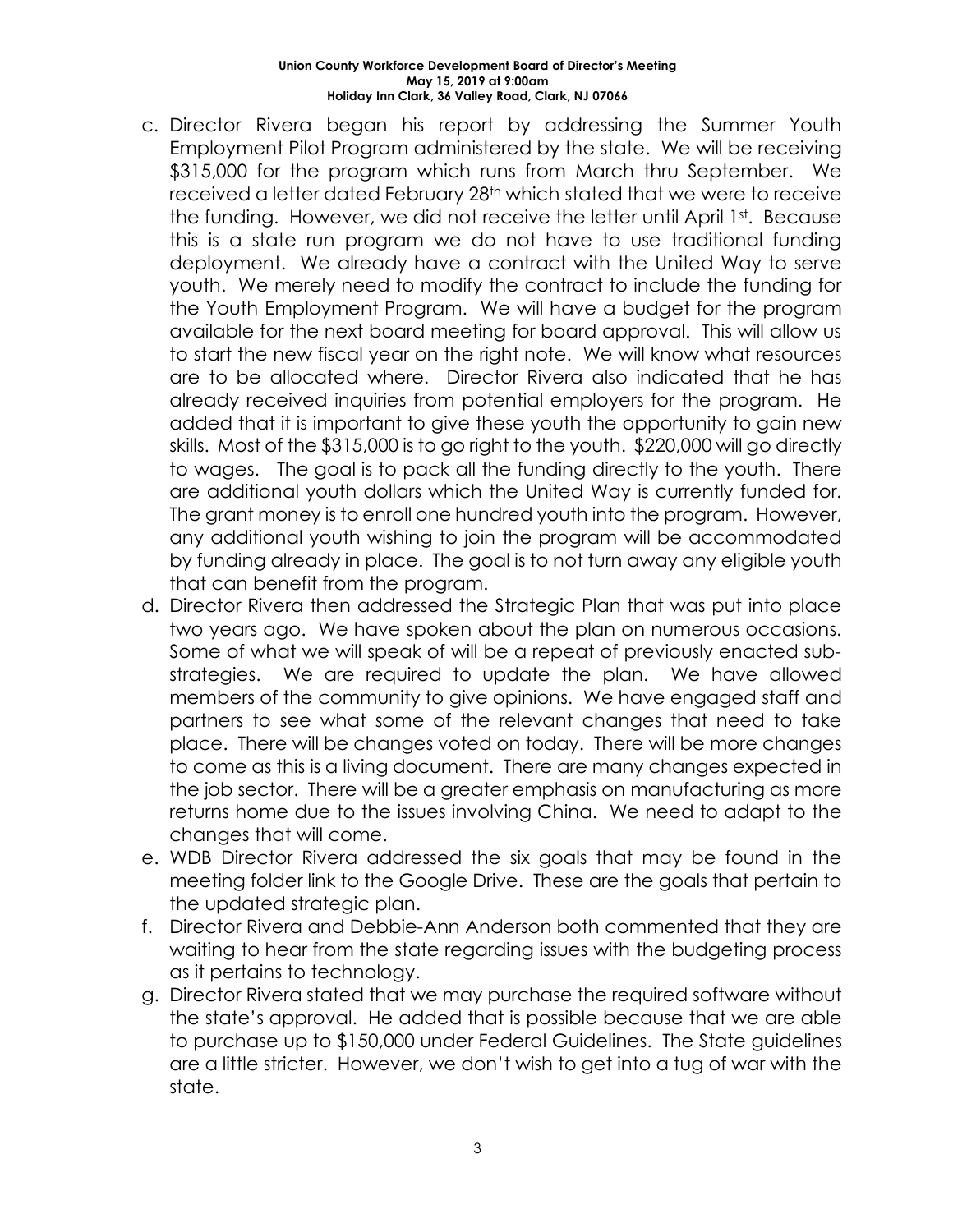- h. Freeholder Granados was concerned as to the worst that could happen if we purchase the software without state approval.
- i. Director Rivera reiterated that the purchase would be allowable. He added that because it is a large expenditure, we should get approval from the state. However, the state has been non-responsive to our request.
- j. There were additional questions regarding the cost and who would be the preferred vendor.
- k. Some board members stated their concern that Union County would be an outlier amongst counties if we made the expenditure without state approval.
- l. Other board members expressed concern that without the new software there will be communication breakdowns.
- m. Director Rivera reiterated that the board must approve the updated plan and the Freeholder Board needs to approve it by June 30<sup>th</sup>. We will be voting on the current draft. There then needs to be a 30 day public comment period and then the Freeholder Board vote.
- n. A motion was made by Crystal Canady to approve the updated plan. The motion was seconded by Teresa Soto-Vega. The motion carried.
- o. At this point Freeholder Granados stated that he, along with Chairman Dominguez wanted to deliver a resolution honoring Gary Pfarr. Freeholder Granados stated that this was in honor of Mr. Pfarr's retirement. He specifically thanked Mr. Pfarr for his longtime involvement and good works in the County of Union. Freeholder Granados then read the resolution. He added that Mr. Pfarr has made many contributions to labor in the County of Union. He added that he was grateful for Mr. Pfarr's assistance with current laborers as well as the next generation. Gary is truly dedicated. He has made a lasting impact on the residents of Union County.
- p. Chairman Dominguez offered praise for and thanks to Mr. Pfarr.
- q. Mr. Pfarr thanked individual board members for their work and wished the entire board continued success in the future.
- r. Freeholder Granados issued praise to the WDB for the work that it has done. Additionally, he spoke of specific work that the County is doing in Terminal One at the airport.
- s. There was a motion by Crystal Canady to accept the Local Area Plan Strategic Update. It was seconded by Teresa Soto-Vega. The motion carried.

# **American Job Center Report**

- a. Elton Armady, Director AJC gave the report.
- b. He began his report by stating how busy the American Job Center has been subsequent to the last WDB meeting.
- c. Mr. Armady's entire report may be found by accessing the link to the google drive that was provided to all board members.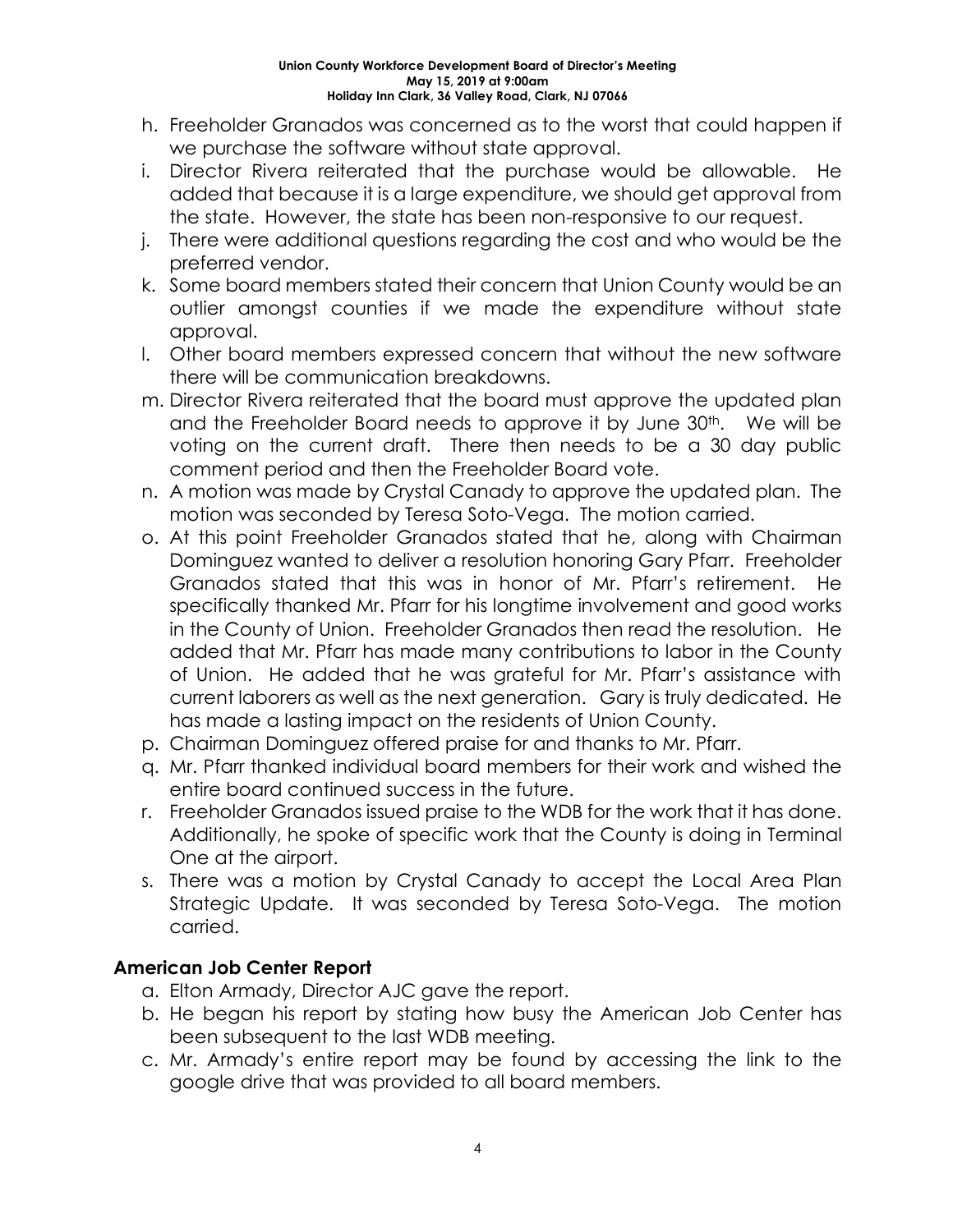- d. Chairman Dominguez inquired as to how the outreach for the Summer Youth Employment Program is going.
- e. Mr. Armady mentioned that letters to all of the mayors in Union County have been sent. Additionally all the schools in the county are being contacted. He also mentioned that the AJC is making great use of social media to reach out to the various communities. He also stated that the program has received a number of employer commitments to participate.
- f. James Horne spoke of the United Way's work to make the program a success. They have been in contact with partners as well as potential employers. They have contacted the various municipalities. He further stated that fifty youth have begun the application process. He is optimistic that two hundred youth will ultimately apply. He also stated that the Union County Department of Parks and Recreation has made a commitment to hire fifty youth.
- g. A member of the board inquired if there would be certifications or certificates of completion issued.
- h. James Horne replied in the affirmative.
- i. Debbie-Ann stated that we are making strong use of analytics in our approach. She also stated that there are 11,500 unemployed individuals in Union County. Analytics will enable us to focus on what outreach is needed. She also praised Elton and his team for their efforts at marketing outreach. When we look at the flow, we need to be able to see if we are meeting our outreach goals.
- j. Mr. Armady stressed the importance of branding. When he referred to a success story he mentioned that Plainfield Action Services and The United Way are also providing supportive services. They help provide participants with bus passes, text books as well as other supportive services.
- k. Upon conclusion Mr. Armady asked if the board had any questions.
- l. Chairman Dominguez inquired as to where we are getting our data from so as to improve our outreach to those people.
- m. Elton Armady stated that a lot of the data we receive is from the DOL, both state and federal. It can be county specific. We are trying our best to increase our presence and visibility. The market that we are in shows the state with a 4.6% unemployment rate. There are some people who are long term unemployed. They are not counted in the numbers. It is up to us, in conjunction with Human Services to see how we may be better able to provide services.
- n. James Horne stated once an employer indicates interest in the program, we will send out staff to try and obtain a worksite agreement. It may be immediate, or it may be no later than July 1st.
- o. Amy Wagner stated that the county is sending out letters to all the municipalities to notify them of the program. We will offer them employees if they are interested. We will also ask if they know of any employers who need employees.